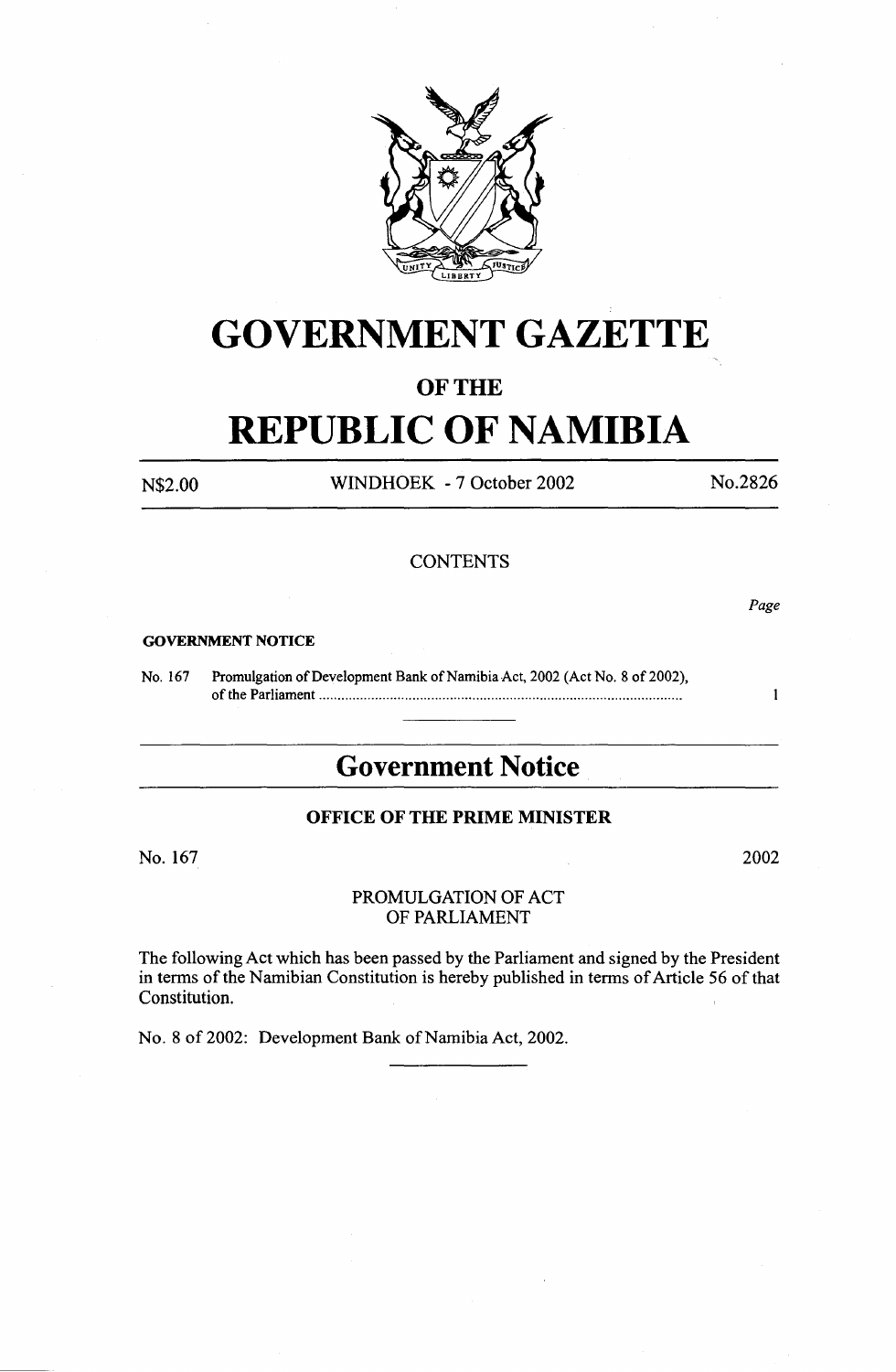# **ACT**

To provide for the establishment ofthe Development Bank of Namibia the purpose of which is to contribute to the economic growth and social development of Namibia by providing financing in support of key development activities; and to provide for matters incidental thereto.

*(Signed by the President on 18 September 2002)* 

## ARRANGEMENT OF SECTIONS

#### Section

1. Definitions

### Part I Development Bank of Namibia

- 2. Establishment of Bank
- 3. Bank to be registered as a public company
- 4. Application of Companies Act, Banking Institutions Act, 1998, and other laws
- 5. Objects of Bank
- 6. Powers of Bank
- 7. Shareholding
- 8. Special Development Fund

#### Part II Management of Bank

- 9. Board of Directors
- 10. Term of office and remuneration of directors
- 11. Disqualification of directors
- 12. Rules of Bank
- 13. Chief executive officer and staff

#### Part III Accounting

14. Accounts, audit and annual report

# Part IV Miscellaneous

- 15. Validity of decisions
- 16. Delegations
- 17. Winding up of Bank
- 18. Restriction on use of name of Bank.
- 19. Regulations<br>20. Offences
- Offences

#### Part V

## Repeal of Laws, Transitional Provisions and Commencement

- 21. Repeal of Development Fund of South West Africa/Namibia Act, 1987
- 22. Repeal of Namibia Development Corporation Act, 1993
- 23. Short title and commencement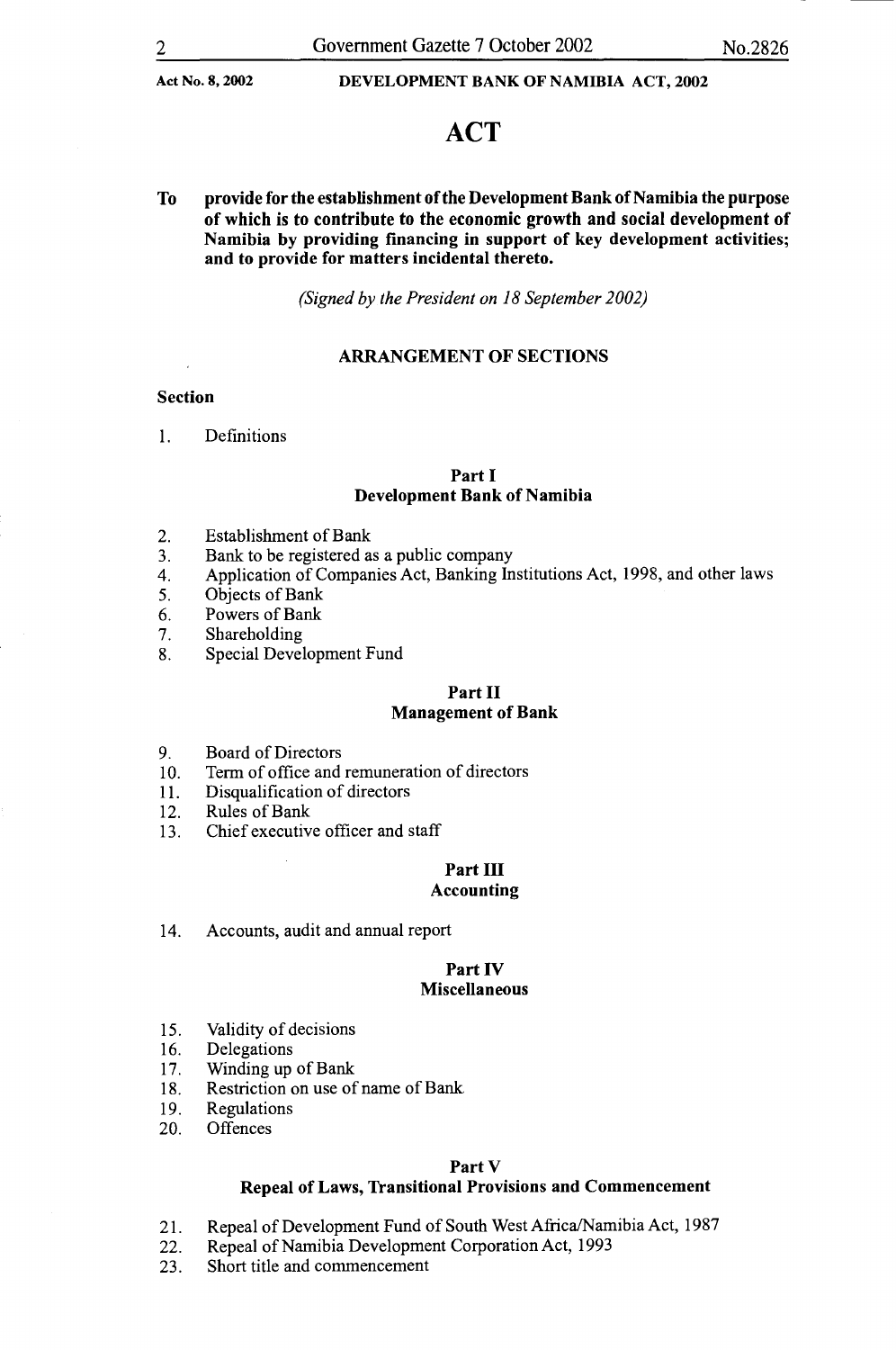BE IT ENACTED by the Parliament of the Republic of Namibia, as follows:-Definitions

1. In this Act, unless the context otherwise indicates -

"articles" means the articles of association of the Bank;

"Bank" means the Development Bank of Namibia established by section 2:

"Board" means the Board of Directors of the Bank referred to in section 7;

"Companies Act" means the Companies Act, 1973 (Act No. 61 of 1973);

"director" means a director of the Board;

"institution" means an organized economic activity carried on by one or more persons;

"memorandum" means the memorandum of association of the Bank;

"Minister" means the Minister responsible for Finance;

"Registrar" means the Registrar of Companies referred to in section 7 of the Companies Act;

"rule" means a rule of the Bank made under section 12;

"this Act" includes the regulations made under section 19.

# Part I Development Bank of Namibia

### Establishment of Bank

2. There is established a corporate body to be known as the Development Bank of Namibia.

#### Bank to be registered as a public company

3. ( 1) The Bank must be incorporated under the Companies Act as a public company with a share capital.

(2) The Minister exercises the rights and powers and performs the duties and functions attached to the shares of which the Government of Namibia is the holder and must take the necessary steps for the incorporation of the Bank and the issue of a certificate to commence business in terms of the Companies Act.

The memorandum and articles of the Bank must be drawn up in accordance with the Companies Act and the Minister must sign and submit them to the Registrar for registration.

(4) When the memorandum and articles have been signed as contemplated in subsection (3) -

(a) they are deemed to comply with the provisions of the Companies Act relating to the signature of the memorandum and articles of a company; and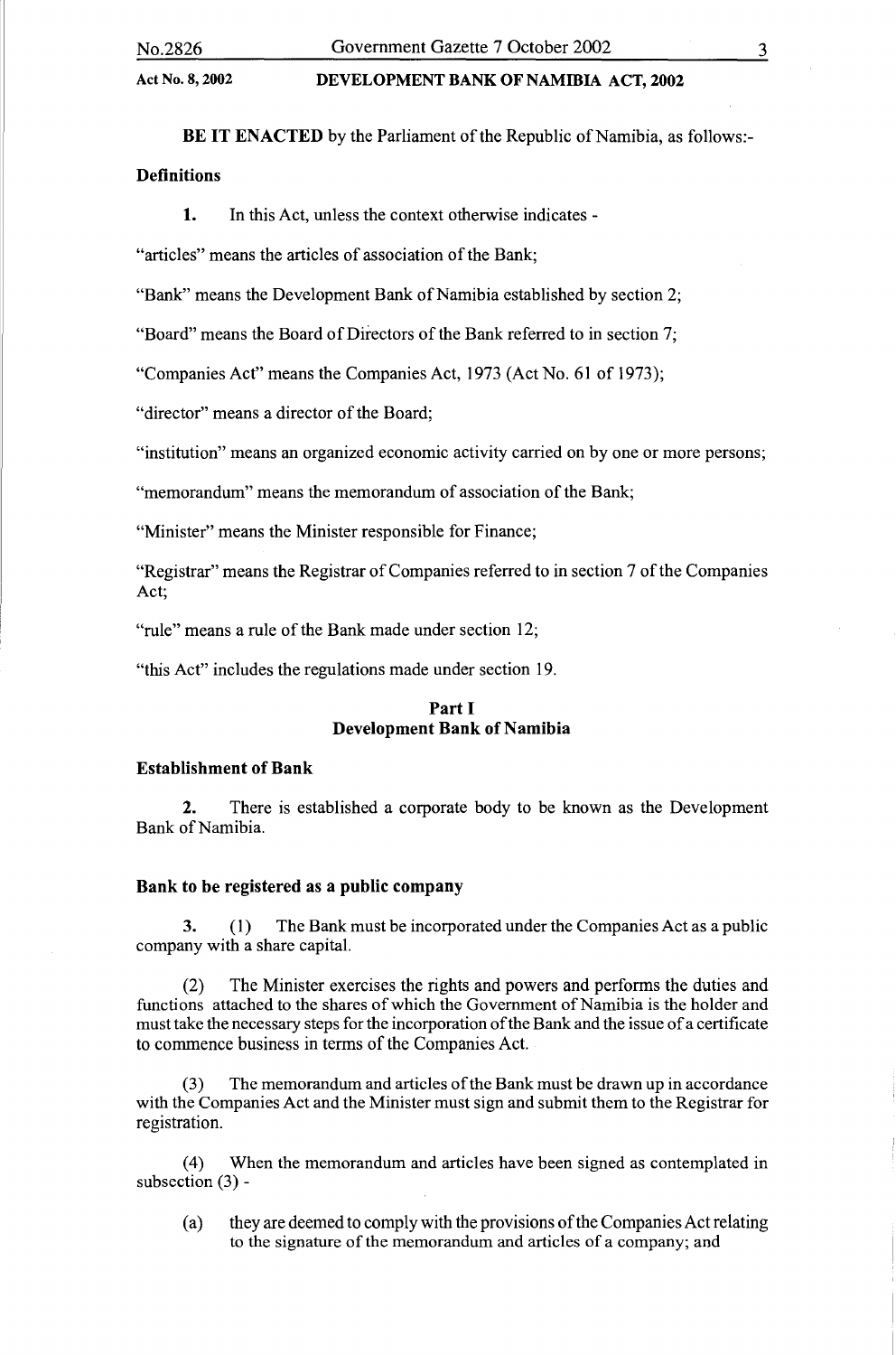(b) the Bank is deemed to comply with the provisions of the Companies Act relating to the membership of a public company.

( 5) Upon registration of the memorandum and articles in accordance with section 63 of the Companies Act the Registrar must-

- (a) endorse thereon a certificate under the hand and seal of the Registrar that the Bank is duly incorporated as a public company; and
- (b) issue to the Bank a certificate to commence business.

# Application of Companies Act, Banking Institutions Act, 1998, and other laws

4. (1) The Companies Act applies to the Bank subject to the provisions of this Act.

(2) Sections 66, 190 and 344(d) of the Companies Act do not apply to the Bank while the Government of Namibia is a member of the Bank and the total number of members of the Bank is less than seven.

(3) The Minister, after consultation with the Bank and the shareholders of the Bank, may by notice in the *Gazette* exempt the Bank from the application of any other provision of the Companies Act, or render such provision applicable subject to such modification as the Minister may deem fit, and the Minister may withdraw or amend such notice.

( 4) The Registrar may issue such directives and authorize such deviations from the regulations made under the Companies Act and the forms prescribed by that Act as the Registrar may deem necessary to give effect to the provisions of this Act.

The Banking Institutions Act, 1998 (Act No. 2 of 1998), does not apply to the Bank, but the Minister, after consultation with the Bank of Namibia, may by notice in the *Gazette* -

- (a) apply any provision of that Act to the Bank in so far as such provision is not inconsistent with the provisions of this Act, with such modifications as the Minister may deem fit and may specify in the notice; and
- (b) may withdraw or amend any such notice.
- (6) Notwithstanding anything to the contrary in any other law-
- (a) the Bank is exempt from the payment of-
	- (i) income tax;
	- (ii) transfer duties or other money payable in respect of the acquisition of immovable property by the Bank;
	- (iii) annual duties under section 174 of the Companies Act;
- (b) non-resident shareholders' tax referred to in section 42 of the Income Tax Act, 1981 (Act No. 24 of 1981), is not payable by a non-resident shareholder, of the Bank;
- (c) interest received by or accrued to any natural person or any external company not carrying on business in Namibia, from stock or securities issued by the Bank is exempt from tax,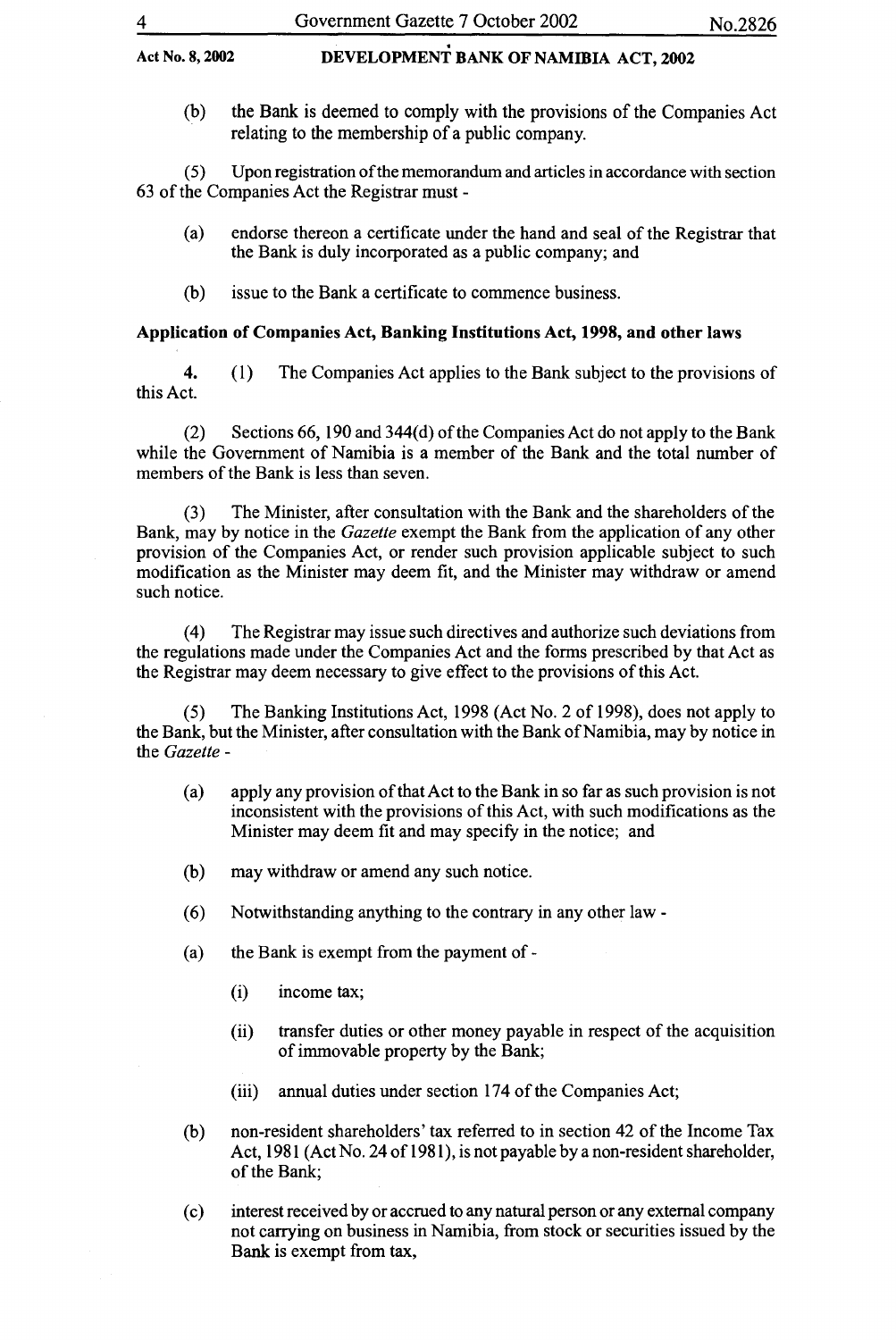but the Minister, after consultation with the Bank and the shareholders of the Bank, may at any time withdraw any exemption referred to in paragraphs (a), (b) and (c) by notice in the *Gazette.* 

# Objects of Bank

5. (1) The object of the Bank is to contribute to the economic growth and social development of Namibia and for the sustainable promotion of the welfare of the Namibian people by means of-

- (a) mobilizing financial and other resources from the private and public sectors nationally and internationally;
- (b) appraising, planning and monitoring the implementation of development schemes, export projects and other economic programmes of national importance;
- (c) facilitating the participation of the private sector and community organizations in development schemes, export projects and other economic programmes of national importance; and
- (d) assisting in the development of money and capital markets.
- (2) The ancillary objects of the Bank include-
- (a) to cooperate with, and assist, other development financial institutions in order to achieve an integrated finance system in Namibia for economic growth and sustainable development; and
- (b) to assist other institutions in the public and private sectors with the management of specific funds in order that the development requirements of Namibia may be met.

(3) The Bank may, under section 55 of the Companies Act, make additions to or alter the provisions of its memorandum with regard to the objects and powers of the Bank, but the object mentioned in subsection (1) may not be altered.

# Powers of Bank

- 6. (1) Subject to subsection  $(2)$ , the Bank has the power-
- (a) to appraise, approve or mobilize, wholesale funding for, and to monitor the implementation of, development schemes, export projects and other economic programmes of national importance;
- (b) to establish, within Namibia or elsewhere, any juristic person capable of exercising, performing or carrying out such powers, functions and duties as may or must be exercised, performed or carried out by the Bank in terms of this Act, and to open offices within Namibia and elsewhere.

(2) The powers set out in subsection (1) are in addition and supplementary to the powers set out in Schedule 2 of the Companies Act except in so far as a power set out in that Schedule 2 is qualified or limited by subsection  $(1)$ , in which case such qualification or limitation must be adhered to by tbe Bank.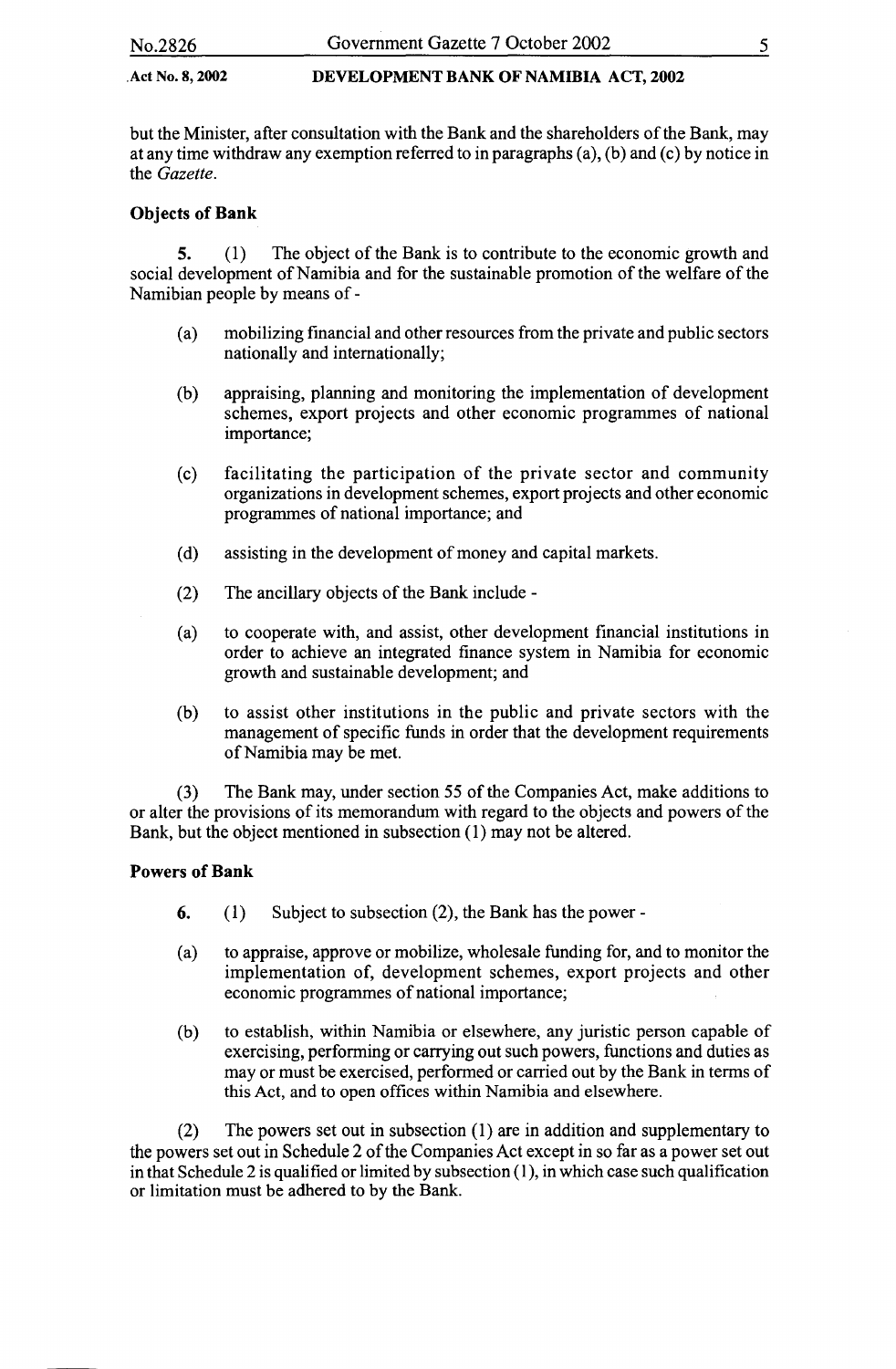# Shareholding

7. Shares of the Bank may be issued to the Government of Namibia, statutory and private financial institutions in Namibia and, with the approval of the Minister, international financial institutions.

# Special Development Fund

8. ( 1) The Bank must establish a special fund to be called the Special Development Fund the purpose of which is to promote and support development projects and schemes, including small-scale projects, private ventures or other activities as may be determined in the rules under subsection (2).

(2) The allocation of money to, and utilization of money from, the nature of projects and schemes to be funded from, the procedures with regard to, the accounting and auditing of, and the administration of the Special Development Fund must be determined in the rules subject thereto that such rules must first be approved in writing by the Minister.

# Part II Management of Bank

# Board of Directors

9. (1) Subject to this Act, the Companies Act and the articles, the Board determines and controls the business strategy of the Bank and directs the operations of the Bank.

- (2) The Board consists of seven directors, being -
- (a) three directors appointed by the Minister;
- (b) three directors appointed by the shareholders of the Bank, other than the Government, in the manner determined in the articles: Provided that -
	- (i) if the Government has more than 50 per cent of the shares of the Bank the Minister may appoint one of those directors for every full 20 per cent of shares the Government holds over 50 per cent; or
	- (ii) if the Government is the sole shareholder of the Bank, the Minister appoints the remaining three shareholders; and
- (c) the Chief Executive officer of the Bank referred to in section 13.

(3) The directors must be appointed from among persons who have shown ability in and experience with regard to socio-economic development, development finance, business, finance, banking and administration.

(4) As long as the Government of Namibia remains the guarantor of instruments issued by the Bank, the Minister appoints one of the directors as Chairperson of the Board and such person is eligible for re-appointment.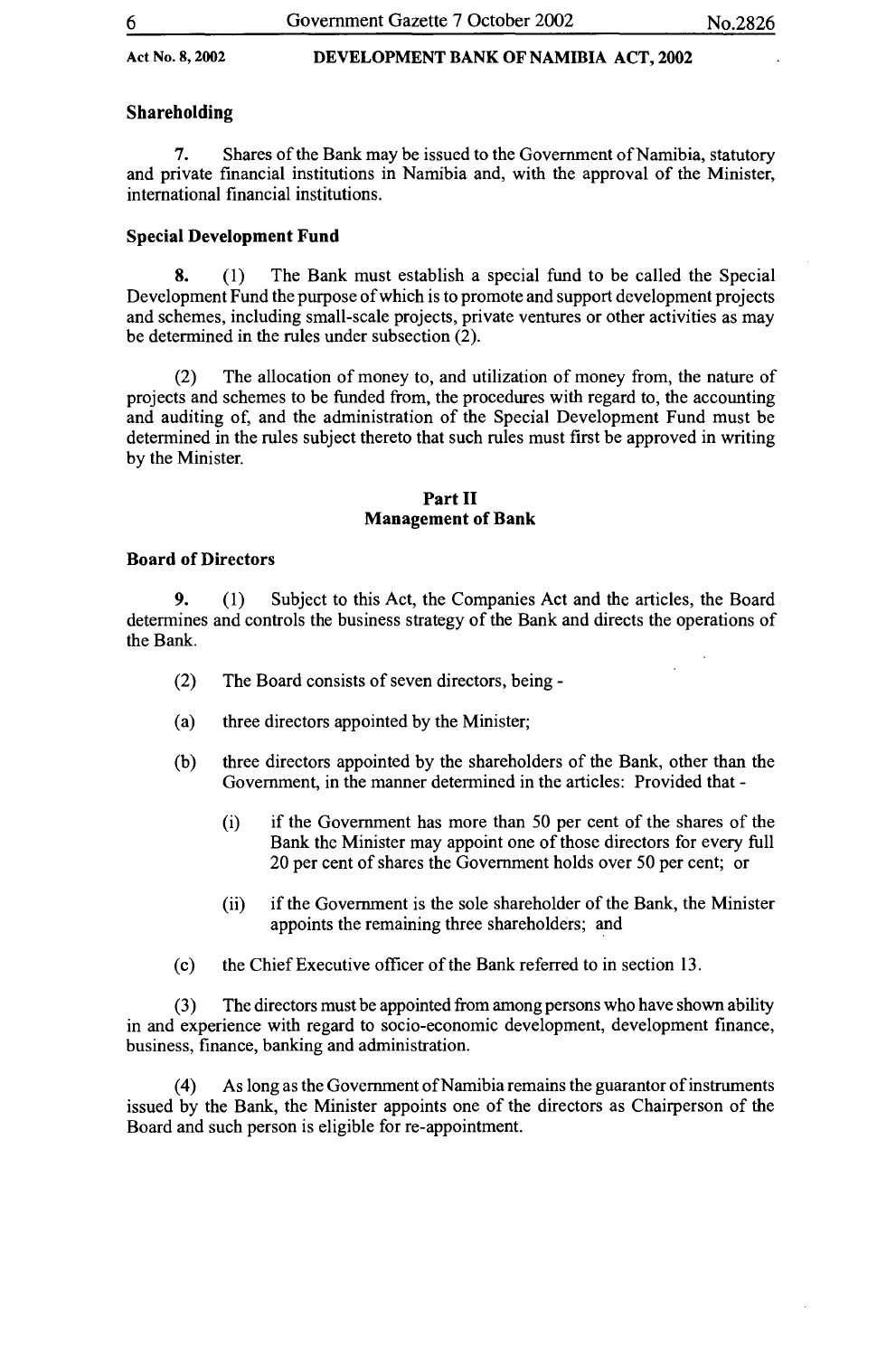# Term of office and remuneration of directors

10. (1) Directors referred to in section  $9(2)(a)$  and (b) are appointed for a term specified in the instrument of appointment and not exceeding five years.

(2) A Director referred to in subsection (1) vacates his or her office if he or she becomes subject to a disqualification mentioned in section 11 or if he or she is removed from office by the authority who appointed him or her -

- (a) for misconduct; or
- (b) for incompetence or neglect of duty.
- (3) A director is eligible for reappointment after the expiration of term of office.

(4) For every director an alternate director may be appointed in the manner prescribed in section 9(2), to act in the place of the director if the director is absent or temporarily incapable of performing his or her duties.

(5) A director and alternate director receives such remuneration and benefits, including reimbursements of expenses in connection with travel and subsistence, as the shareholders of the Bank determine.

# Disqualifications of directors

- 11. A person may not be appointed as director or alternate director if such person -
- (a) is disqualified from being appointed or acting as a director of a company in terms of the Companies Act;
- (b) is a member of the National Assembly or National Council, a local authority council or a regional council;
- (c) has a financial or other interest likely to prejudicially affect his or her performance of duties as director of the Bank.

# Rules of Bank

12. Subject to this Act and the memorandum and articles, the Board may make rules regarding -

- (a) the Bank's approach to economic and social development in any specific or general form;
- (b) the Bank's preferences and priorities as to what constitutes economic and social development, development schemes, export projects and any other schemes, projects and programmes referred to in this Act;
- (c) personnel matters, including disciplinary procedures, and other administrative and procedural matters of the Bank;
- (d) such other matters as provided for in this Act or as are necessary or useful for the achievement of the objects of the Bank and to regulate the business and affairs of the Bank.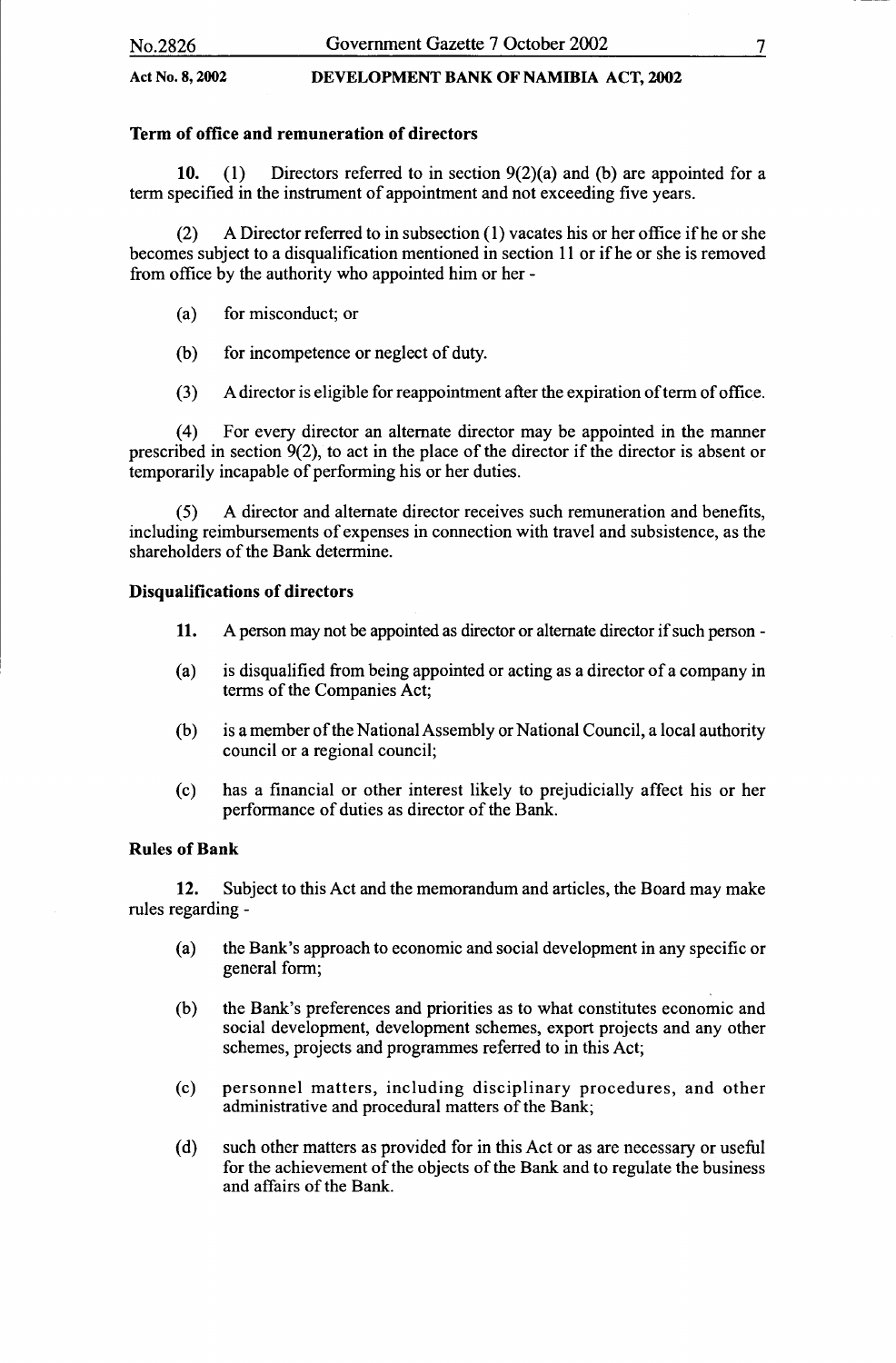# Chief executive officer and staff

13. (I) The Minister appoints the first chief executive officer of the Bank and thereafter the Board makes the appointment.

(2) The chief executive officer ofthe Bank is responsible for the conduct of the business and the management of the affairs of the Bank in accordance with the policies and directions of the Board.

(3) The term of office of the chief executive officer is five years and he or she is eligible for reappointment.

( 4) If, for any reason, the chief executive officer is unable to act the Board may appoint another person to act in his or her stead during such inability, and the person so appointed has, while so acting, all the powers and carries out all the duties of the chief executive officer.

(5) The Bank may, on the terms and conditions determined by it, employ such other officers and employees, and may engage such agents, advisers and consultants, as it considered necessary for carrying out the purpose of this Act and for the proper conduct of the business of the Bank.

## Part III Accounting

## Accounts, audit and annual report

14. (1) The Board must, in addition to any record, statement or report required by Chapter XI of the Companies Act, and within six months after the end of each financial year, submit to the Minister a report on the activities of the Bank during the financial year concerned, which report must include -

- (a) the audited and approved financial statements contemplated in that Chapter in respect of the business of the Bank during the financial year;
- (b) a report on the achievement of the objects of the Bank during the financial year; and
- (c) any other matter required in writing by the Minister.

(2) The annual financial statements and report referred to in subsection (I) must be tabled in the National Assembly by the Minister within a period of 28 days after the receipt if the National Assembly is then in ordinary session or, if the National Assembly is not then in ordinary session, within 28 days after the commencement of its next ordinary session.

#### Part IV Miscellaneous

#### Validity of decisions

15. A decision taken by the Board or an act performed under the authority of the Board is not invalid by reason only of a vacancy on the Board, or of the fact that a person who is not entitled to sit as a director sat as a director at the time when the decision was taken or the act was authorised, if the decision was taken or the act was authorised by the requisite majority of directors who were present at the time and entitled to sit.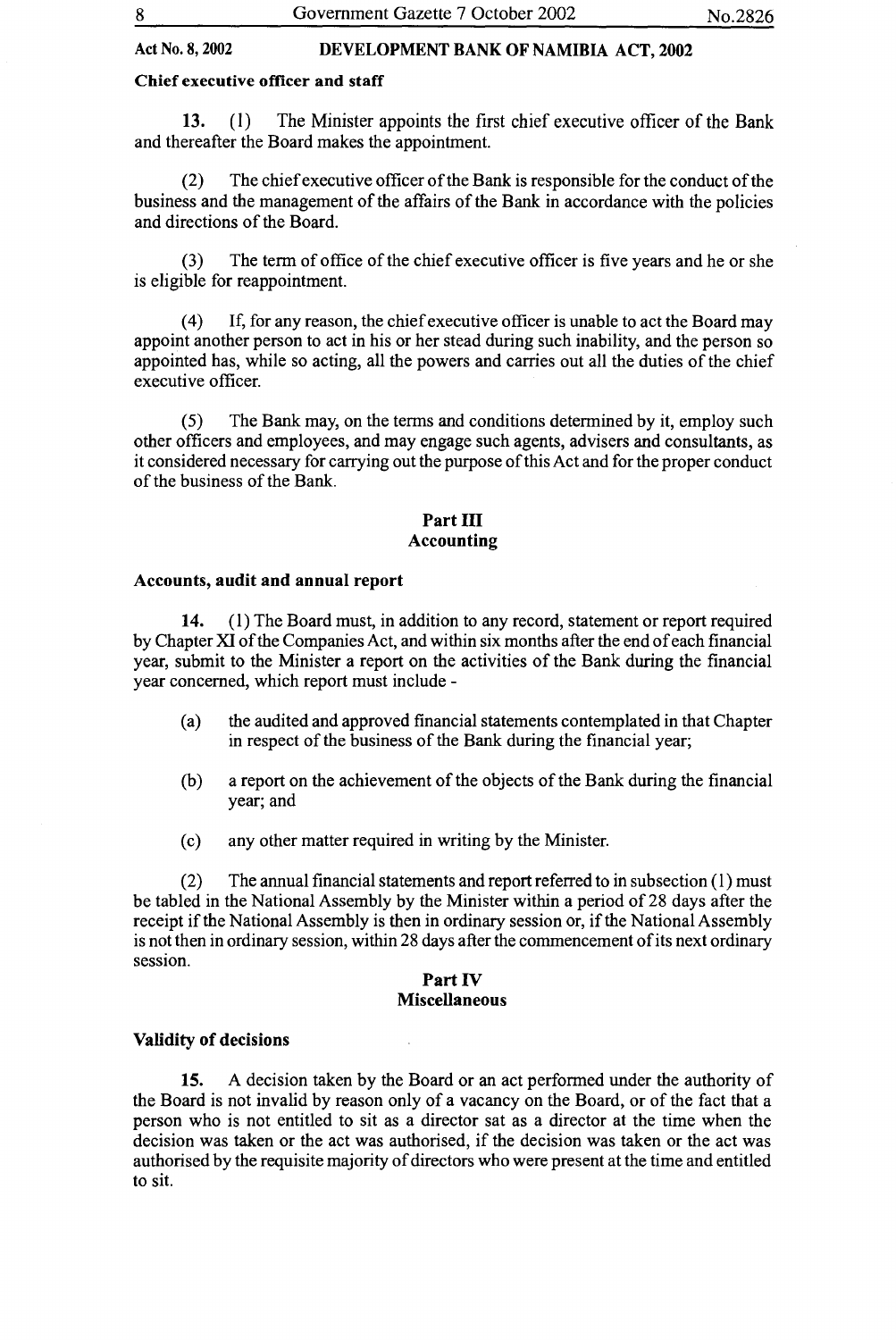# **Delegations**

16. ( 1) Subject to the Companies Act and the articles, the Board may delegate any power, except the power to make rules and to appoint the chief executive officer, conferred upon it by this Act to any director of the Board, the chief executive officer or any other employee of the Bank.

(2) The chief executive officer may delegate any power conferred upon him or her under this Act or delegated to him or her under subsection (1), to any employee of the Bank.

(3) A power delegated under this section must be exercised subject to the direction of the Board or the chief executive officer, as the case may be, and the Board and chief executive officer are not divested of such delegated power and may -

(a) amend or set aside anything done in the exercise of the power; and

(b) at any time withdraw the delegation.

(4) Nothing in this section prevents the Board or chief executive officer from exercising a power delegated by them.

# Winding up of Bank

17. The Bank may not be wound up except in accordance with an Act of Parliament.

# Restriction on use of name of Bank

18. No person may under a name containing the words "Development Bank of Namibia" or an abbreviation thereof-

- (a) conduct any business or carry on any occupation or trade;
- (b) be registered or licensed in terms of any legislation; or
- (c) falsely claim to be acting on behalf of the Bank.

# Regulations

19. The Minister, after consultation with the Bank and the shareholders of the Bank, may make regulations in relation to -

- (a) the election, appointment, filling of vacancies and vacation of office of directors of the Board;
- (b) the funding and mobilizing wholesale funding for initiatives to minimize or mitigate the environmental impact of development schemes, export projects or other economic programmes of national importance;
- (c) the receiving of grants and donations made to the Bank and the issuing of debentures or debenture stock or the raising of wholesale loans;
- (d) any such other matters as are necessary or useful to be prescribed for the achievement of the objects of this Act.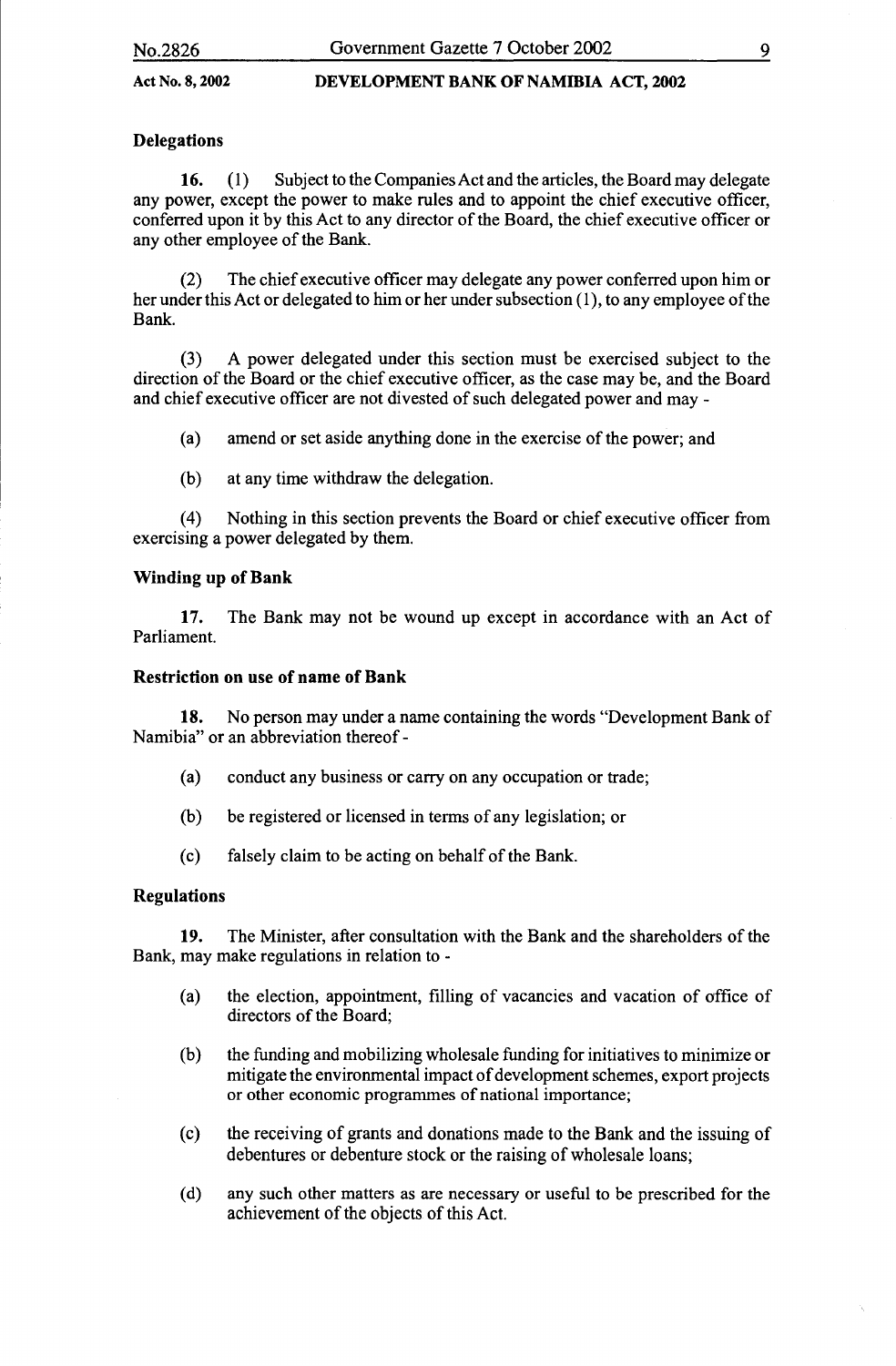### **Offences**

20. A person who contravenes section 18 is guilty of an offence and liable on conviction to a fine not exceeding N\$20 000 or to imprisonment for a term not exceeding two years, or to both.

#### Part V

# Repeal of Laws, Transitional Provisions and Commencement

#### Repeal of Development Fund of South West Africa/Namibia Act, 1987

21. (1) The Development Fund of South West Africa/Namibia Act, 1987 (Act No. 29 of 1987), is repealed and the Development Fund, of South WestAfrica/Namibia (hereafter called "the Fund") established by that Act is wound up as set out in this section.

(2) Upon the commencement of this Act, the Minister must transfer the assets, liabilities, rights and obligations of the Fund, on such conditions as the Minister may determine, to the Bank or such other statutory body or Government Ministry (hereafter called the "recipient") as may be specified by the Minister by notice in the *Gazette.* 

(3) Notwithstanding any law to the contrary, the recipient is, with effect from the date of transfer, vested with the ownership of the assets and rights and charged with the liabilities and obligations transferred or assigned to it under subsection (2).

(4) A certificate issued by the Minister stating that any land or a servitude or other real right or lease or any other asset or right described in the certificate has been transferred to the recipient in terms of subsection (2), is sufficient proof that the asset or right so described vests in the recipient.

(5) Upon submission of the certificate referred to in subsection (4) to the Registrar of Deeds or any other person in charge of any other office where a register or a record is being kept of the ownership of or entitlement to an asset or right described in such certificate, the Registrar or such person must make such entries in or on any relevant register, title deed or other document in his or her office or submitted to him or her as may be necessary to effect the transfer in the name of the recipient.

(6) Notwithstanding any law to the contrary, no servitude or other right of any kind in respect of land transferred to the recipient in terms of subsection (2) may be acquired by prescription.

(7) The recipient shall be substituted for the Fund as a contracting party in respect of any agreement transferred to the recipient in terms of subsection (2) without that substitution bringing about a novation of such agreement.

(8) Any reference in any law or document to the Fund is to be construed as a reference to the recipient.

(9) The Minister determines the value of the assets and liabilities transferred to the recipient in terms of subsection (2).

(10) Notwithstanding any law to the contrary, no stamp duties, transfer duties, registration fees, value added tax or any other duty, fee, tax or levy payable in terms of any law for the acquisition or transfer of assets or rights is payable in respect of the transfer of assets or rights of the Fund to the recipient in terms of subsection (2).